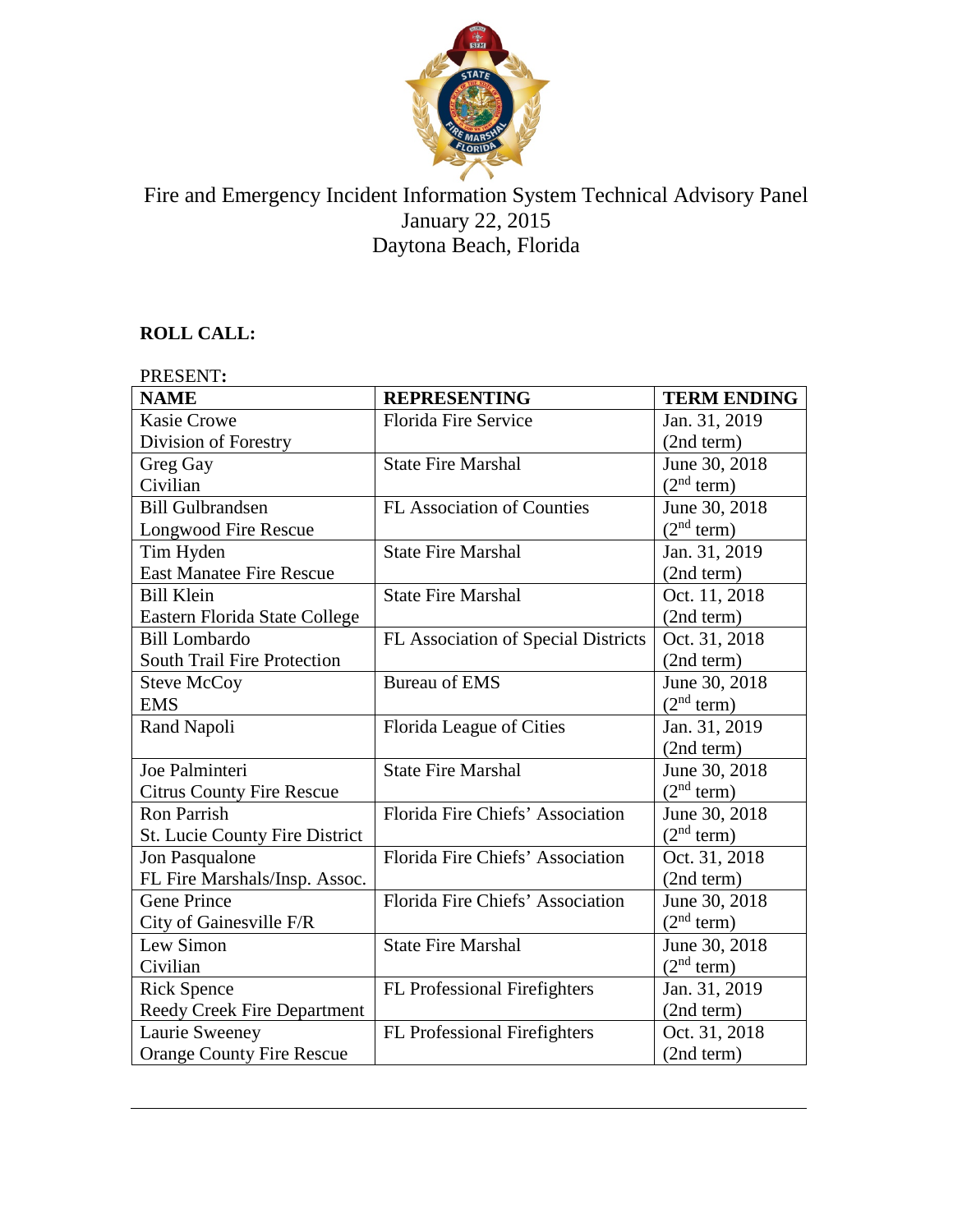The Fire and Emergency Incident Information System Technical Advisory Panel meeting was called to order.

**On a motion duly made**, the minutes from the Fire and Emergency Incident Information System Technical Advisory Panel held on October 2, 2014 were approved.

## **Motion carried**.

## **REPORT FROM DIVISION:** *Given by Julius Halas, Director*

- National Association of State Fire Marshal's seeking federal grant to look at NFIRS software – to make software more user friendly.
- Firefighter Memorial Tallahassee
	- o Funds in place
	- o Ground breaking complete
	- o Phase I to be completed by March for ribbon cutting ceremony
	- o This memorial does not replace the Ocala memorial or the Forestry memorial. Memorial services will continue as usual at both locations.

## **REPORT FROM FFIRS:** *Provided by Keith McCarthy, FFIRS Section*

## **Handout provided and available upon request.**

- 92% of departments reporting
- 519 departments participating
- Data can still be updated after deadline
- Non-state entities are now able to report
- New to report
	- o 2012/2013 comparisons
- Updates: CD's are now available

Chairman, Rand Napoli introduced new Panel/Council member, Tim Hyden

## **REPORT FROM EMS:** *Provided by Steve McCoy*

- Staffing changes
	- o New Bureau Chief, Aliya Colson
	- o New Division Director, Cindy Dick
- Education
	- o 71 schools around the state
	- o EMT exams 3,000 per quarter, 74% pass rate
	- o Paramedic exams, 1,300 per quarter, 83% pass rate
- Renewal Cards delayed due to new data base
- Inspections
	- o 122 inspections this year
	- o 16% unannounced (unlike the normal 50/50 announced/unannounced)
- Matching Grants now accepting applications